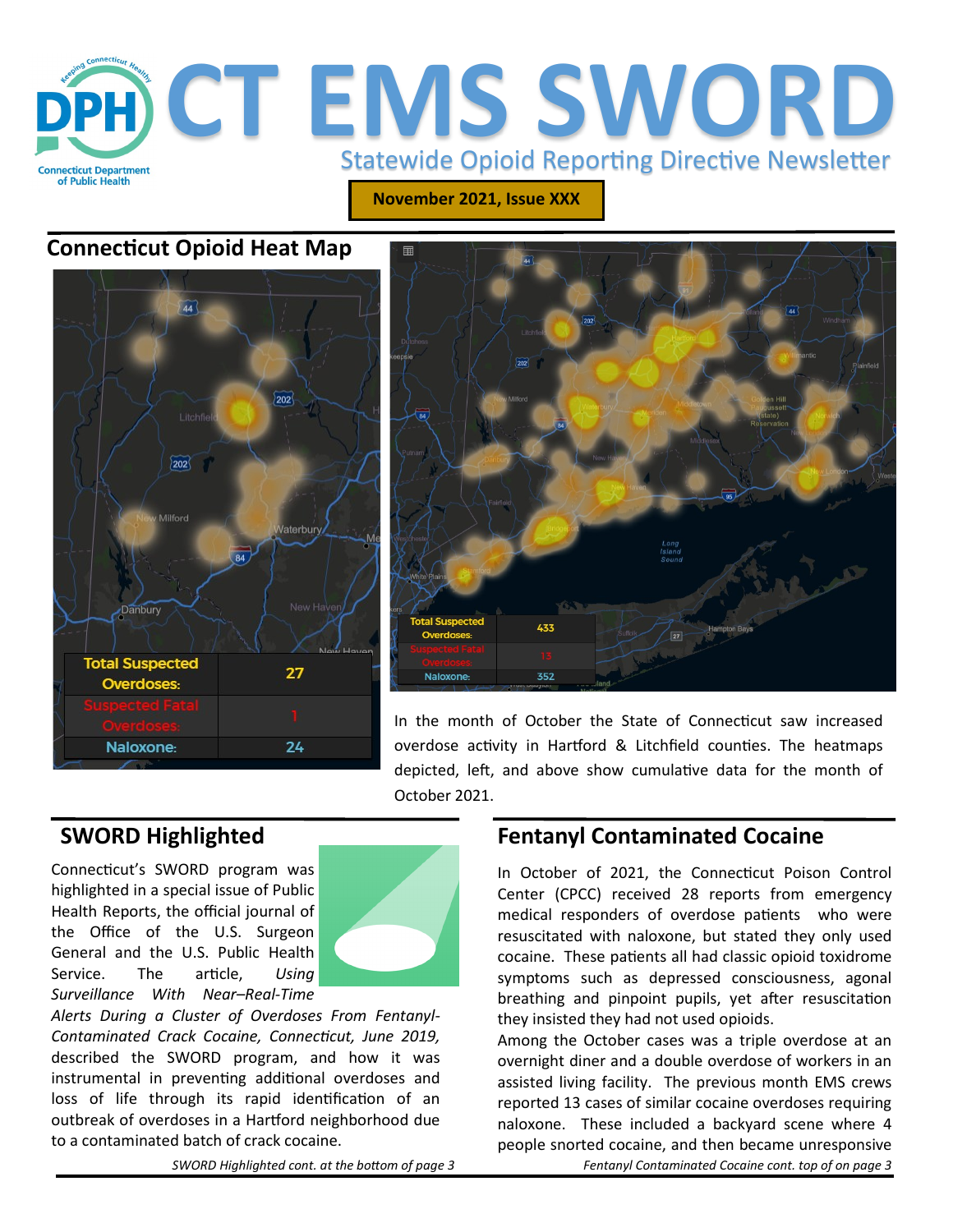

Left: < Total count of emergency department visits related to suspected overdoses with any opioid\*. This data shows counts for **October 2021** for the state of Connecticut.

Right: > Total count of emergency department visits related to suspected overdoses with any opioid\*. This data shows total counts for the **previous 90 days** for the state of Connecticut.



*Data, above, represents the total count of emergency department visits (Syndromic Surveillance) related to prescription and illicit opioid drug overdoses. Data reflects overdoses based on town/city resident. It does not include non-resident overdoses. Data subject to change.* 



*\*Suspected overdoses involving any opioid include prescription and illicit opioids.*

#### **SWORD Statewide Reporting October 2021**

In the month of October 2021, there were 433 calls to the Connecticut Poison Control Center (CPCC) for SWORD. Of these calls, 420 were non-fatal and 13 resulted in fatalities. There were 352 total naloxone administrations: 183 nonfatal multiple doses of naloxone administered, 162 non-fatal single dose naloxone, and 74 non-fatal with no naloxone administered, and 1 non-fatal where the status of Naloxone was unknown. Of the 13 fatalities, four (4) received multiple doses of naloxone, three (3) received single dose, and five (6) with no naloxone administered, and none (0) were unknown.

The 433 cases involved suspected overdoses from all of our counties: Fairfield (66), Hartford (160), Litchfield (27), Middlesex (17), New Haven (103), New London (44), Tolland (8), and Windham (8).

\*Numbers subject to change **\*TIP: Store the CPCC number in your cell for ease of use! 1-800-222-1222**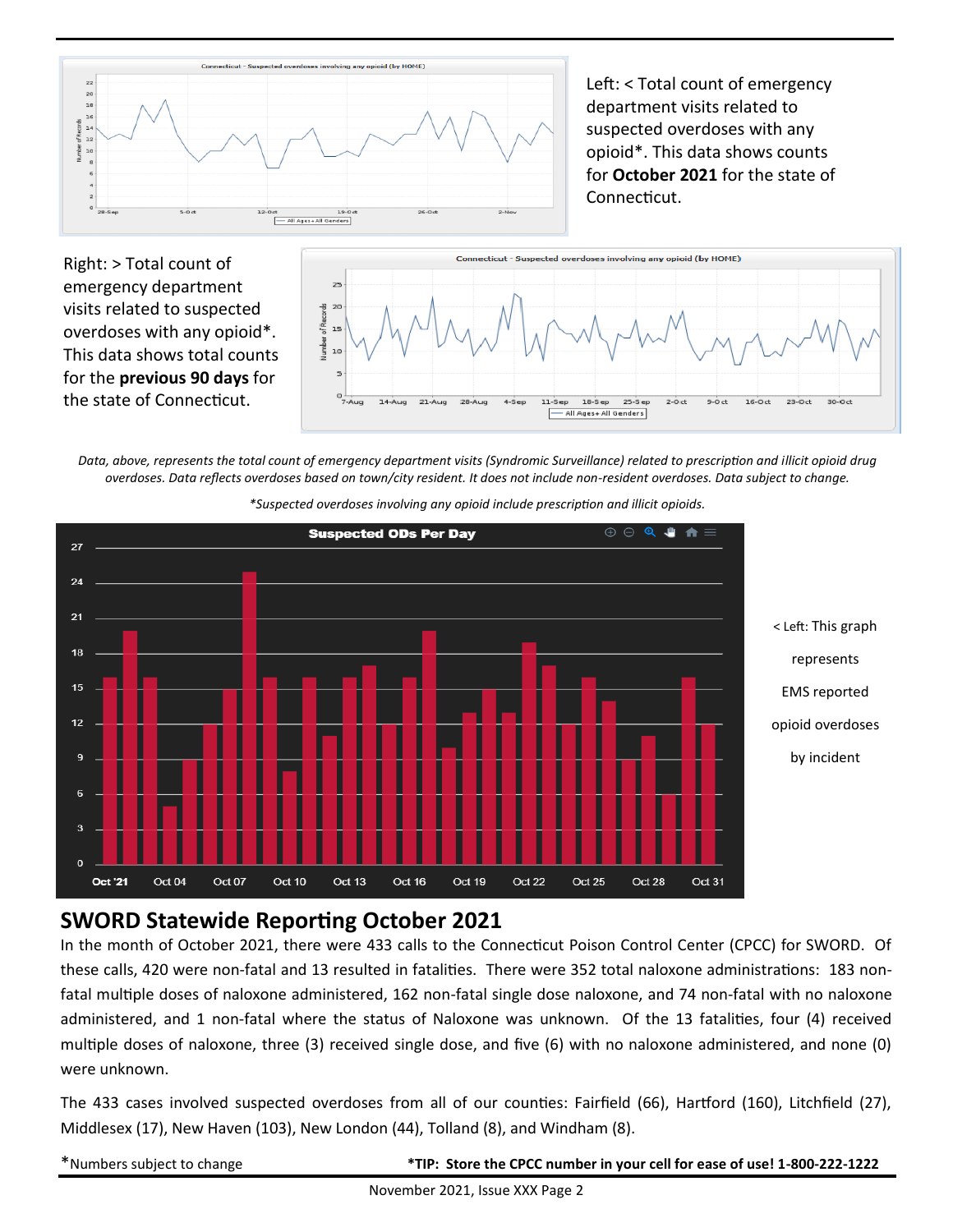### **Data a Deeper Dive**

*Fentanyl Contaminated Cocaine cont.* 

and suffered either respiratory arrest or agonal breathing. Three of the patients were successfully resuscitated with naloxone; one died. Toxicological evidence from the Office of the Connecticut Medical Examiner (OCME) confirmed that the fatality patient was positive for cocaine and fentanyl.

The EMS reports were made as part of our Connecticut Statewide Opioid Reporting Directive (SWORD). These cases represented 3.1% of all monthly calls in September and 6.5% in October. SWORD data does not include overdoses where EMS was not called or when EMS was called, but failed to report the overdoses to the CPCC.

The death toll from drug overdoses in Connecticut in 2021 is expected to eclipse 2020's record of 1372 fatalities by over 10%. In 2020, 91% of opioid deaths in Connecticut involved fentanyl, Cocaine was present in 38.5% of all overdose deaths in 2019 and 2020, its highest level yet.

Like other states on the east coast, the predominant opioid is fentanyl, which has largely supplanted heroin. The fentanyl comes in powdered form that is cut with adulterants and is indistinguishable from white

heroin or cocaine by sight. Most in Connecticut dealers sell both cocaine and fentanyl.

According to the Department of Emergency Services and Public Protection, Division of Scientific Services Forensic Lab, in 2020 there were 228 submissions from law enforcement that contained cocaine. Of those submissions, 21 (9.2%) contained cocaine with trace amounts of fentanyl. As of October 1, 2021, there have been 189 law enforcement submissions that contained cocaine, and of those 27 (14.3%) contained both cocaine and fentanyl.

We believe these reports demonstrate that cross contamination of cocaine with small amounts of fentanyl is plausibly responsible for a small portion of the increasing number of overdoses and deaths in the state. EMS workers should warn their patients who use cocaine and buy from dealers that also sell fentanyl to be particularly wary of contaminated supply. They should never use cocaine alone and always have naloxone present.

Thanks for all you do to help keep your patients safe.



*SWORD Highlighted cont. from pg. 1*

The article can be found at this link: <https://journals.sagepub.com/doi/full/10.1177/00333549211015662>

Thanks for the role you play in the success of this critical surveillance tool monitoring the opioid overdose epidemic.